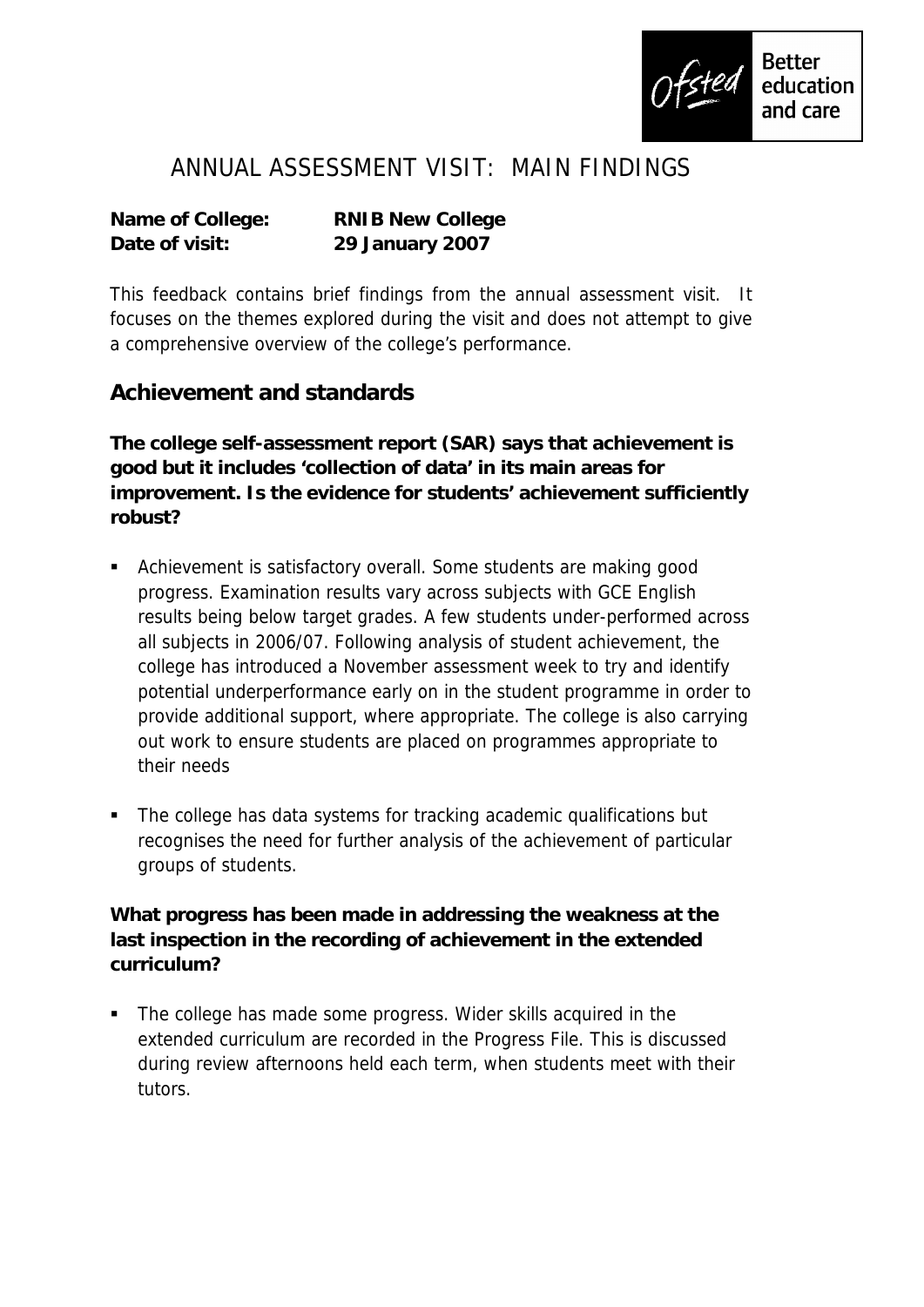

## **Quality of education and training**

**Is target setting and monitoring of individual learning satisfactory?** 

• The college has made some progress in setting targets and monitoring learning. Provision mapping, initially established at the pre-entry assessment phase, is continuing to be developed. This is used to identify students' additional support needs, such as physiotherapy, Braille, literacy and numeracy support, and to set targets. Regular reviews of progress are undertaken, but the structure in place to collate information on student progress requires further development. There is no system yet in place that sets and reviews targets for the individual student's overall programme. There is some evidence of co-ordinated monitoring between the residential and education aspects of a student programme but this does not happen on a regular basis.

**How effective is transition planning for students not going to university?**

 Support for students going on to university is good but the college recognises that support for students progressing to further education is less well developed. This is identified as an area for action in the college improvement plan.

**How well are students with additional needs supported? How effective is the delivery of literacy and numeracy support?**

 Satisfactory systems are in place to assess and provide for students' additional support needs. This includes literacy and numeracy support where that is appropriate. There is a planned focus in 2007/08 on developing literacy across the college.

## **Leadership and management**

**How robust are systems to monitor teaching and learning? Has the college made sufficient progress in addressing a weakness in sharing good practice identified at the last inspection? What aspects of the quality assurance system are still in development?**

 Monitoring of teaching and learning has improved. Training has taken place for senior and middle managers who carry out observations. All teachers have two observations annually, carried out by different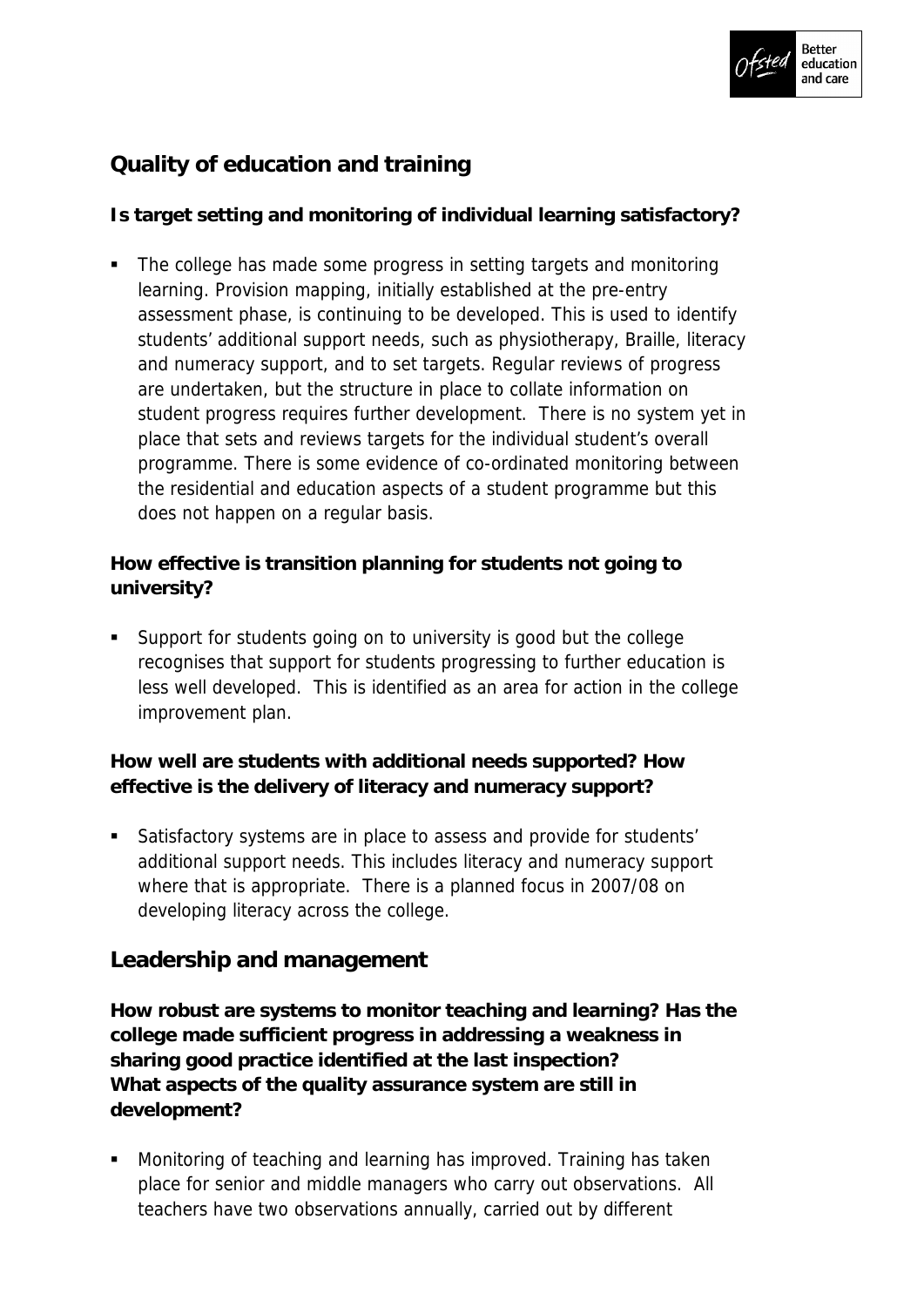

observers. Work is taking place to share good practice, for example, the recording of lessons for training purposes. The college is planning to introduce peer observations. Senior managers are aware that the rigour of judgements of lesson observations varies. They understand that middle managers need to gain more experience and there is not yet a shared understanding amongst staff about what constitutes good teaching and learning. Staff do not yet carry out sufficient analysis of why students succeed or not.

- Quality standards are being developed; they are at the early draft stage. There is a good attempt to make standards measurable but this can lead to missed opportunities, for example to define what makes a good lesson. Student feedback on the quality of provision is limited.
- The college has introduced a policy co-ordination role, which is providing a useful mechanism to ensure policies are up-to-date and regularly reviewed.
- Some of the targets in the college three year development plan are too vague. The one year improvement plan does have more specific success criteria but some of these do not focus sufficiently on outcomes for students.

**What training are governors planning to undertake their increased role following the de-merger from RNIB in April 2007?**

 The college is carrying out appropriate actions in preparation for the planned de-merger from the RNIB in April 2007. This includes a review of governor training and membership and a re-structure of management responsibilities. The college has identified that all governors will require enhanced training to meet the demands of their new role post April 2007. A full day's training is scheduled in April and there are plans for further training during governor meetings.

**The SAR indicates the need for further work in developing policy and practice relating to equality and diversity – what progress has been made?**

 Satisfactory progress has been made relating to the promotion of equality. The college is compliant with legislation and is beginning to collate and analyse information relating to aspects of disability and race. Students are involved in the equality and diversity committee that has now been established. An intervention handbook has been recently produced, which links to actions in the implementation plan of the college's response to